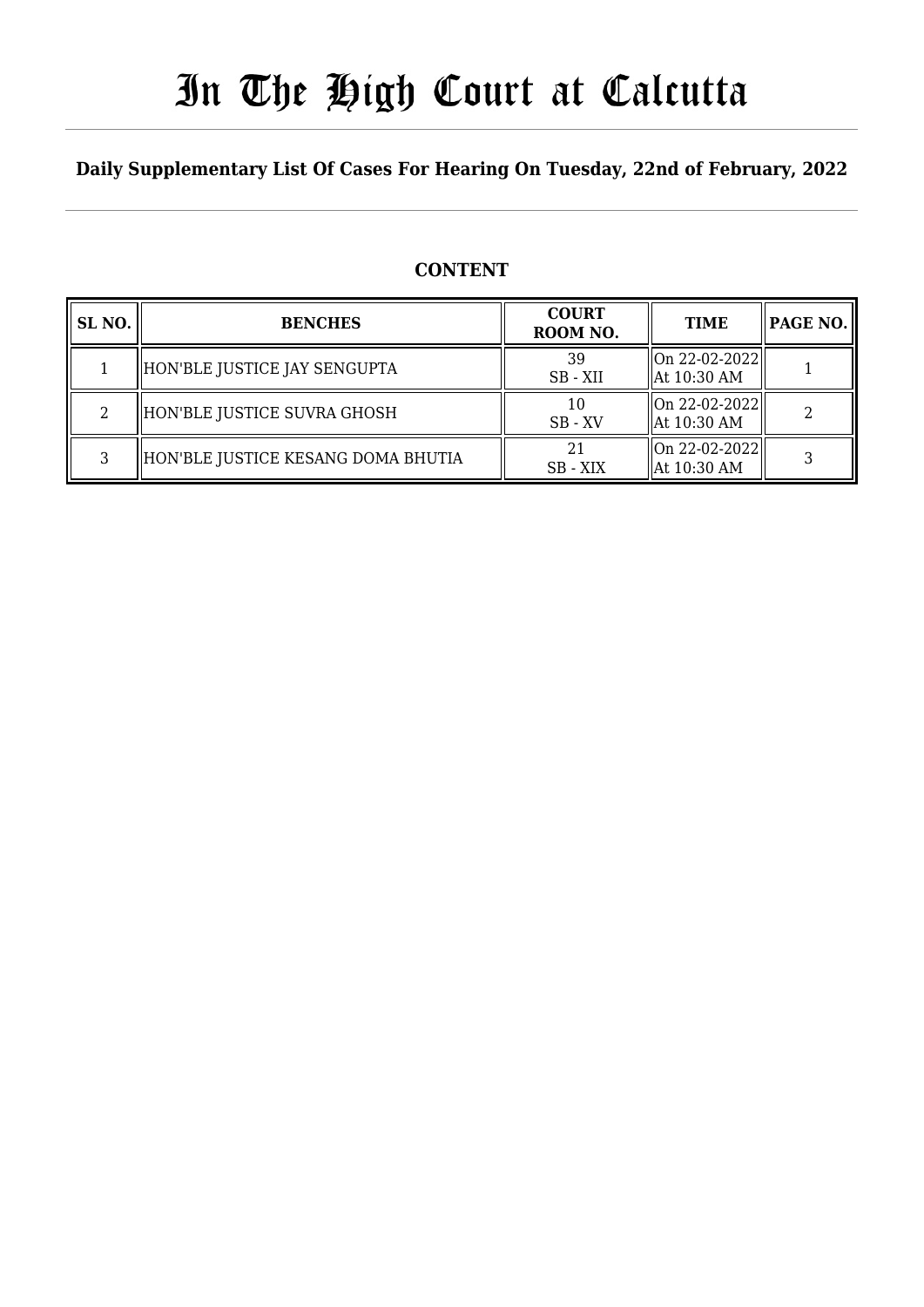

# Calcutta High Court **In The Circuit Bench at Port Blair Appellate Side**

**DAILY CAUSELIST For Tuesday The 22nd February 2022**

**COURT NO. 39 SINGLE BENCH (SB - XII) AT 10:30 AM HON'BLE JUSTICE JAY SENGUPTA (VIA VIDEO CONFERENCE)**

**FROM PRINCIPAL BENCH**

#### **FOR ORDERS**

1 CRR/4/2022 [Scanned Copy] PRADEEP RAM VS THE STATE (U.T. OF ANDAMAN AND NICOBAR ISLANDS AND ANR.)

ALISHAM VENKATESH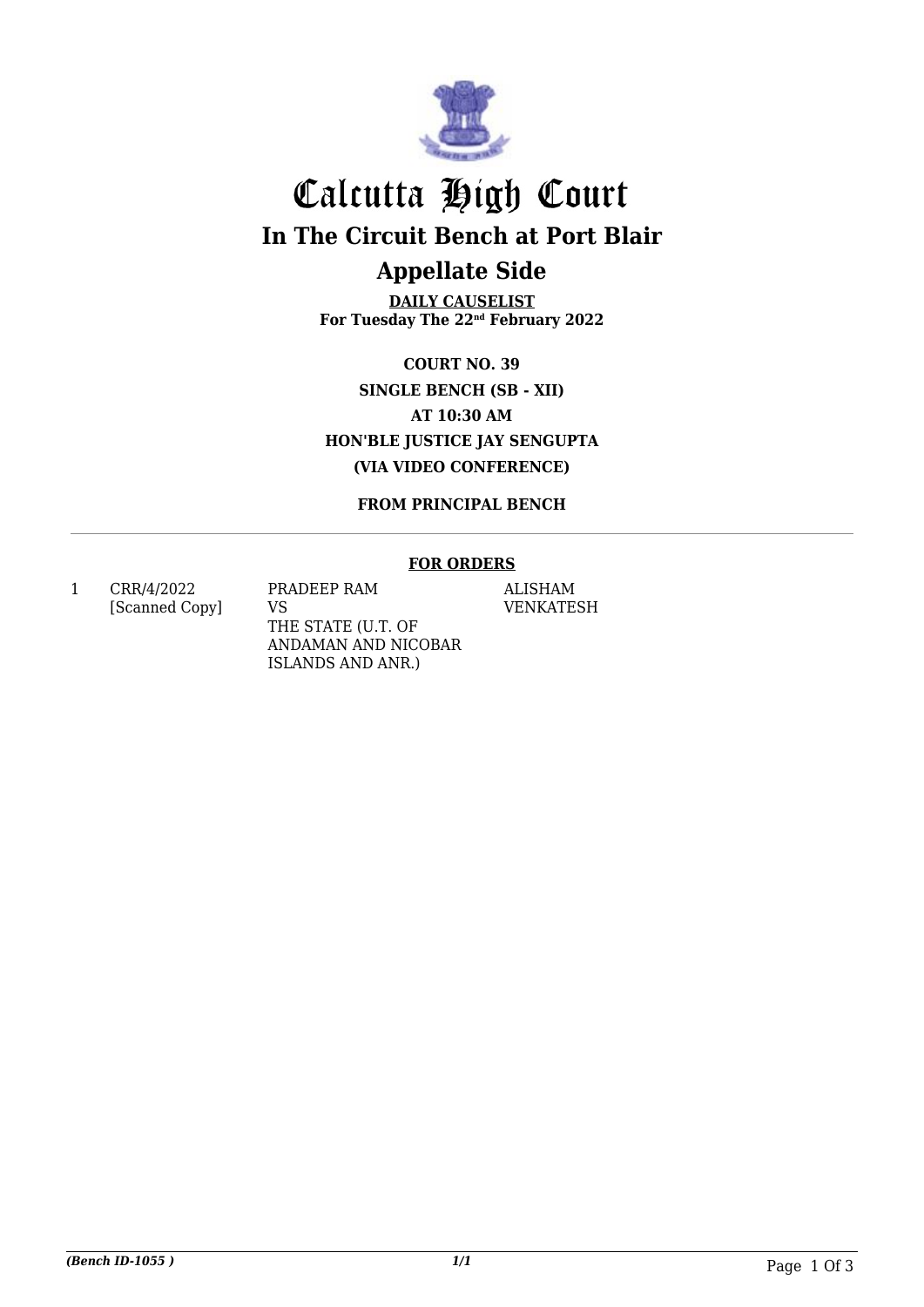

# Calcutta High Court **In The Circuit Bench at Port Blair Appellate Side**

**DAILY CAUSELIST For Tuesday The 22nd February 2022**

**COURT NO. 10 SINGLE BENCH (SB - XV) AT 10:30 AM HON'BLE JUSTICE SUVRA GHOSH (VIA VIDEO CONFERENCE)**

**FROM PRINCIPAL BENCH**

#### **MOTION**

1 WPA/19/2022 [Print out copy] HAMIDA BIBI VS THE DEPUTY COMMISSIONER AND **OTHERS** 

GOPALA BINNU KUMAR